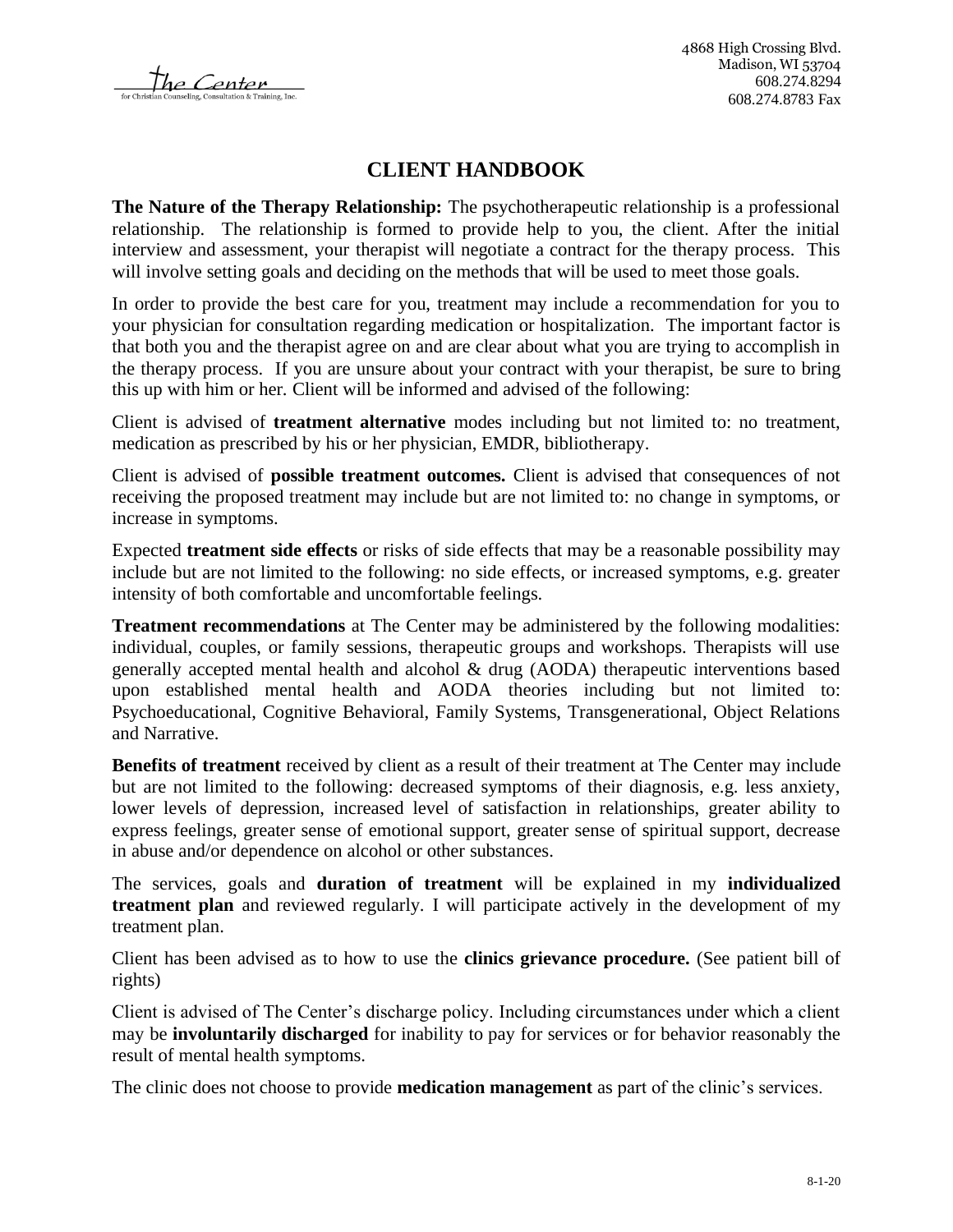The Center

Client has the right to **withdraw informed consent** at any time in writing.

Informed consent is effective for 12 months after client signs form.

#### **CONFIDENTIALITY**

Your therapy relationship is protected by laws governing confidentiality. With very specific exceptions, the information you give to your therapist will remain completely private. Your therapist cannot release any information about your treatment without your written permission, including the fact that you are a client at The Center. If friends or relations call to leave messages for you or to ask the therapist or staff questions regarding you, we will be unable to acknowledge that you are a client here unless you have given us written permission to do so.

The exceptions to these protections include (a) information shared with the consulting supervisor as part of the required case reviews (see "Supervision" below); (b) therapists have a duty to warn others when there is a clear threat of harm posed by a client; (c) therapists are required to report to social services personnel when there is reasonable cause to believe that a minor, who is in treatment at our clinic, has been physically or sexually abused. Please talk to a therapist if you have any questions about what kinds of information are not protected by the confidentiality agreement.

**Supervision**: All of the therapists working at The Center are supervised in their work by a consulting psychiatrist. Supervision is done weekly with all therapists participating as a group. Each client's case will be reviewed by the consulting supervisor during the first 30 days of treatment. This case review is done with the therapist, but without the client present. This may include discussions among therapists who work with different members of the same family.

In addition, occasionally we do live supervision of therapy. In that experience the therapist is observed on videotape. This is only done with the client's knowledge and written consent. We do this in order to sharpen our skills. In addition, it gives the clients involved the advice, help and encouragement of all the therapy staff.

### **CLIENT/THERAPIST BEHAVIOR IN THERAPY**

In a situation where a person or a family seeks help from another person, there are likely to be a variety of feelings about requesting help. You may experience relief, anger, anxiety, sadness, or shame in response to coming for treatment. You will very likely have a number of questions. These feelings and questions are normal. It is best to talk about them with your therapist since this aids in the process of establishing trust, which is so important in the therapy relationship. Your therapist expects and is familiar with these feelings and questions.

The therapists at The Center expect and welcome feedback about themselves and the therapy process. To facilitate this feedback, you will be asked to complete a questionnaire about your therapy experience after your therapy. If you have expressed a complaint and do not feel your therapist has answered it satisfactorily, please bring it to the Clinical Director or client's rights specialist.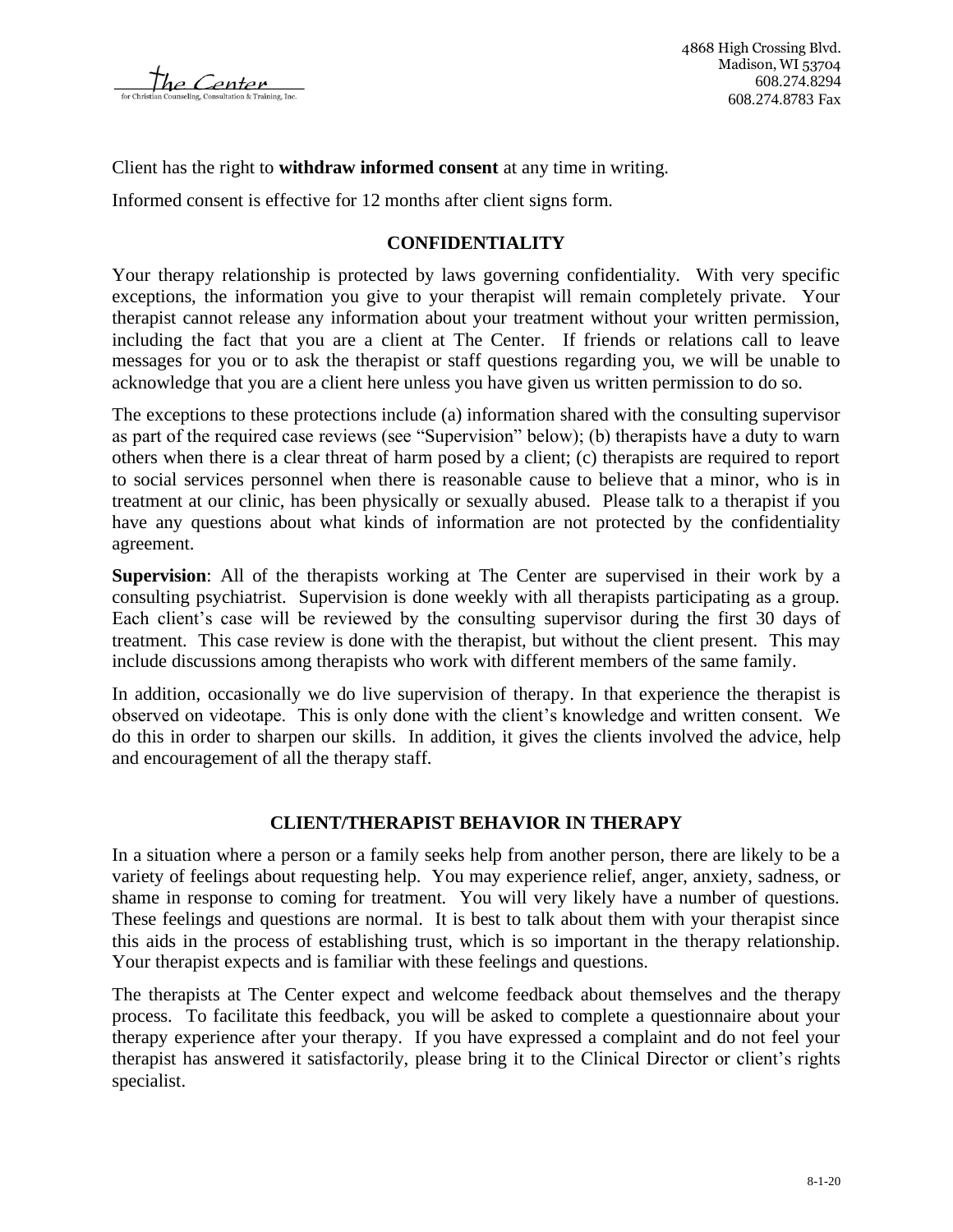The Center

### **FEES AND BILLING POLICY**

#### **Session Length:**

The initial session is one hour. Ongoing sessions are 45-50 minutes of treatment, which allows the therapist an additional ten minutes of administrative time, which is used for telephone calls, charting and case review. You will be charged for the services of each therapist present at your session. A couple or family being seen by two therapists will be billed for each therapist involved in each session.

It is important to be on time for your sessions since your therapist will be unable to extend your session beyond your allotted time and the charge will not be reduced if you are late. If you must cancel an appointment, we request that you do so at least 24 hours in advance. Unless there is an emergency, you will be charged full fee for appointments not canceled 24 hours in advance (12 hours in advance for AODA clients). Insurance companies will not cover such charges, so you will be held responsible to pay for them in full.

We operate on a fee-for-service basis, which means that we charge our clients for the time and service we provide. Our standard fee is on our fee agreement. The first session carries a onetime additional charge of \$30.00. This covers the set-up of your record and the case consultation we are required by state law to do with a supervising psychiatrist.

We are a cash practice, which means we expect payment at the time of service. If you have health insurance and wish to use it we will help you with that process by preparing a health insurance claim form and submitting it to your insurance carrier for reimbursement. If you have insurance, it is your responsibility to call your insurance company prior to your first visit to verify coverage at our clinic. You will also need to clarify your co-pay and deductible. You will be expected to pay your co-pay and deductible at the time of service. If you don't know if your insurance will cover our clinic or have no insurance you will be expected to pay for each session at the time of service. The ultimate responsibility for charges at The Center is the client's. Clients will receive monthly statements informing them when there is a balance due on their accounts. A late fee of 1.5% per month will be added to all amounts outstanding over 30 days.

Any amounts outstanding over 90 days, including payments expected from your insurance company, will be due immediately from you. We may enlist collection agency services if your account becomes delinquent.

Although there should be no accumulation of debt with our cash practice, if a debt does occur and an individual's account accumulates to exceed \$1,000, or the total of all family member accounts exceeds \$2,000, treatment will be discontinued (unless it is clinically contraindicated) until the outstanding balance is brought below those levels.

If a break in therapy is necessary for financial reasons, your therapist will make recommendations for interim and follow-up care. At the end of your therapy, arrangements must be made to pay off your account within 90 days.

Billing questions can be addressed to one of the staff in the front office or your therapist.